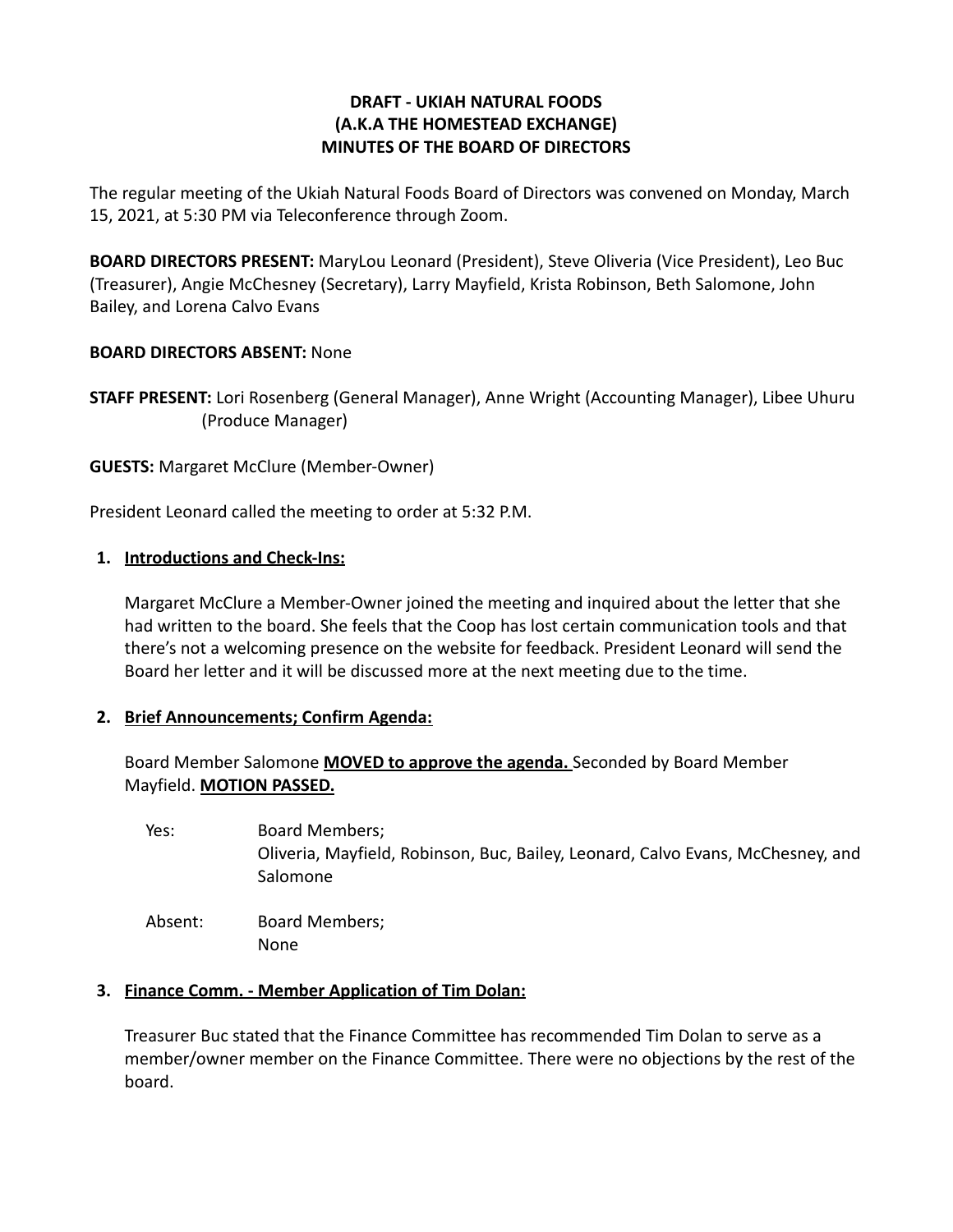### **4. Board Education:**

Board Member Salomone gave the board an introduction of Libee Uhuru, Produce Manager. Libee worked through the talking points that the BDC gave her. Libee gave the board an overview of her background, she reviewed her department and how she does certain things within her job like finding buyers, what happens to unpurchased items, department strengths & weakness, and so forth. Board members asked different questions on what Libee had reported. President Leonard thanked Libee for her presentation and the informative information.

## **5. Remodel Report:**

GM Rosenberg stated that we did not pass our final inspection. There is a list of small things that need to be completed to pass the inspection. Those items will be completed and we will call for a new final inspection to be scheduled.

#### **6. Patronage Dividends:**

Board President Leonard stated that Accounting Manager Wright sent out detailed and thorough information on patronage dividends.

Accounting Manager Wright stated that we had to post our PPP Loan as income. The State of California has decided that all PPP loans are taxable and they want the tax in 2020. This raises our bottom line way up and shows earnings before income tax of basically \$1M. Most of the profit was PPP funds and that we didn't make very much from sales in 2020. Board Member Bailey inquired if we would be forgiven on the PPP loan. Accounting Manager Wright stated that it would be a slim chance that it won't be forgiven, however, other Co-ops have already received their forgiveness. We were told that we should be notified by May 2021. If we are not forgiven, then we will have to pay it back and repayment would start this November.

In 2021 we are predicting a flat year as expenses to sales. It is not unusual to pay dividends from cash reserves, this is another reason why Lori and I are recommending keeping it at a 40% cash dividend and 60% retained. We still have a healthy cash reserve. If we do the 40% this would be more than what we have done over the last two years. Treasurer Buc discussed a bill that was being put in front of congress about the PPP loan. There was a discussion on this bill and what that looks like for the Co-op and what that process would look like. There was also a discussion on what the split would look like. The staff is recommending a 40% cash distribution. Board Member Bailey inquired as to why the Finance Committee didn't have a recommendation. Board President Leonard stated that staff at the meeting had different ideas before this report and they came together on the split. There was a long discussion on what the split would be and what the board should give to giving the members in addition to an explanation to the members as to the amount of the split.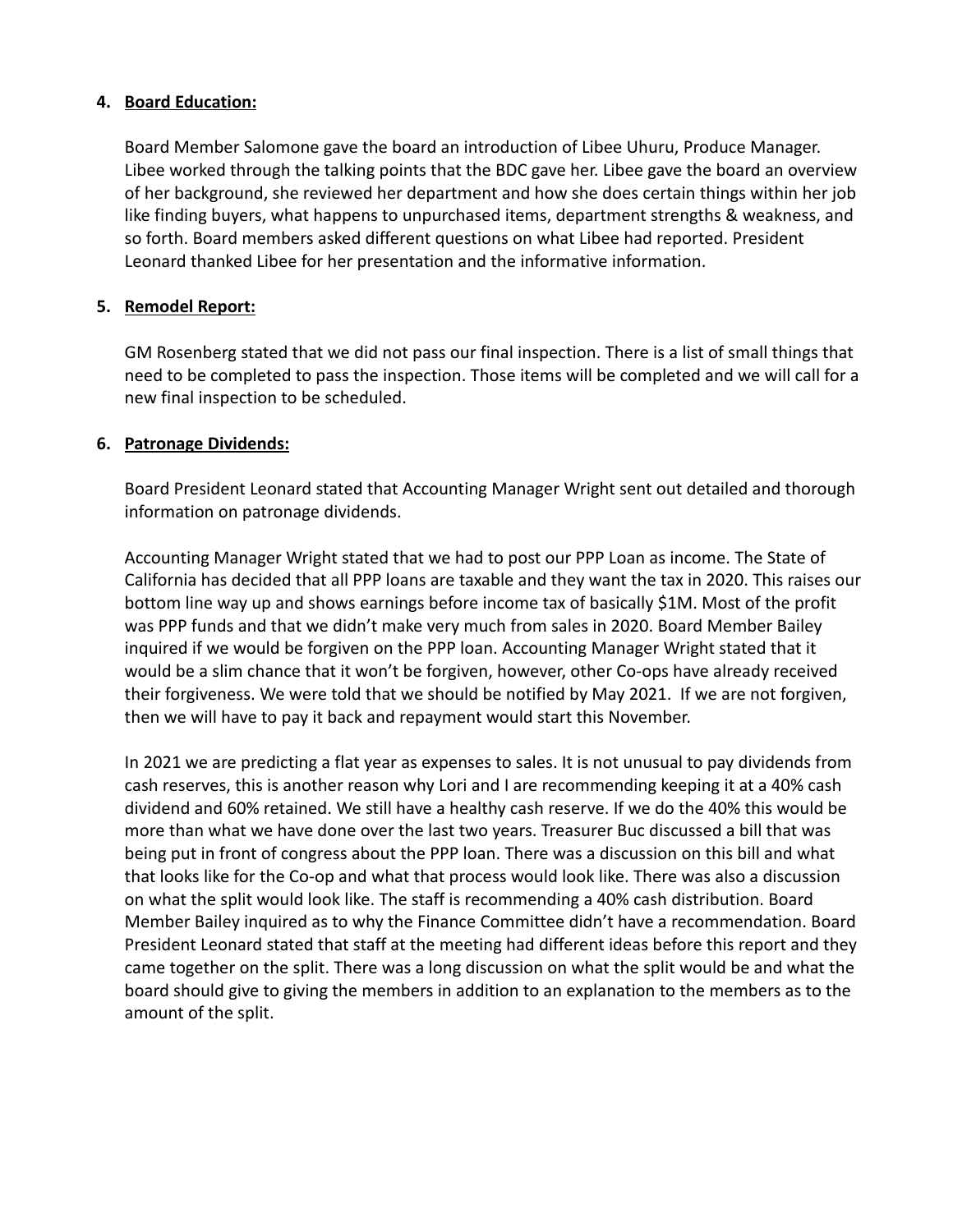Board Member Salomone **MOVED to accept the staff recommendation of 40% cash dividend and 60% retained.** Seconded by Vice President Oliveria. **MOTION PASSED.**

| Yes: | <b>Board Members;</b><br>Robinson, Calvo Evans, McChesney, Bailey, and Salomone |
|------|---------------------------------------------------------------------------------|
| No:  | <b>Board Members;</b><br>Leonard, Buc, Mayfield, Oliveria                       |

There was then a discussion on a 50%/50% split among the board.

## **7. Annual Membership Meeting for April:**

The marketing department has been working on building this virtual piece for the meeting. The date is April 24th, this is the day when the virtual video will be happening. It will be sent out to members.

## **8. Strategic Plan Revision:**

Treasurer Buc stated that we have updated the Plan to Plan Doc and everyone should have that. We have a sign-up sheet in the staff lounge for people to engage. Board Member McChesney stated that she has reached out to four facilitators and is just waiting for one more to set up a meeting.

#### **9. Farmer Loan Update:**

Board Member Bailey stated that Cinnabear farms have had a two-year-long loan relationship with us before and has been paid off. This new loan of \$2,500 has been approved. Mendo Grass has been put on hold, due to some of our concerns. The original amount was \$10k, however, we might approve for \$8k and once our concerns are addressed and his loan may change as to what he needs. The applicant will come back in April and provide an update.

#### **10. Committee Reports:**

Board Member Salomone stated that at the BDC meeting we talked about social media content from the board. It's encouraged that the board thinks about what we would like to put out into the world and if you have any ideas or something that you would like to go out, please send them to Board Member Salomone.

Board Member Robinson stated that concerning the Pandemic Relief Fund, they have different pots of the fund on where the money can go, we want it to go into the non-profit relief fund.